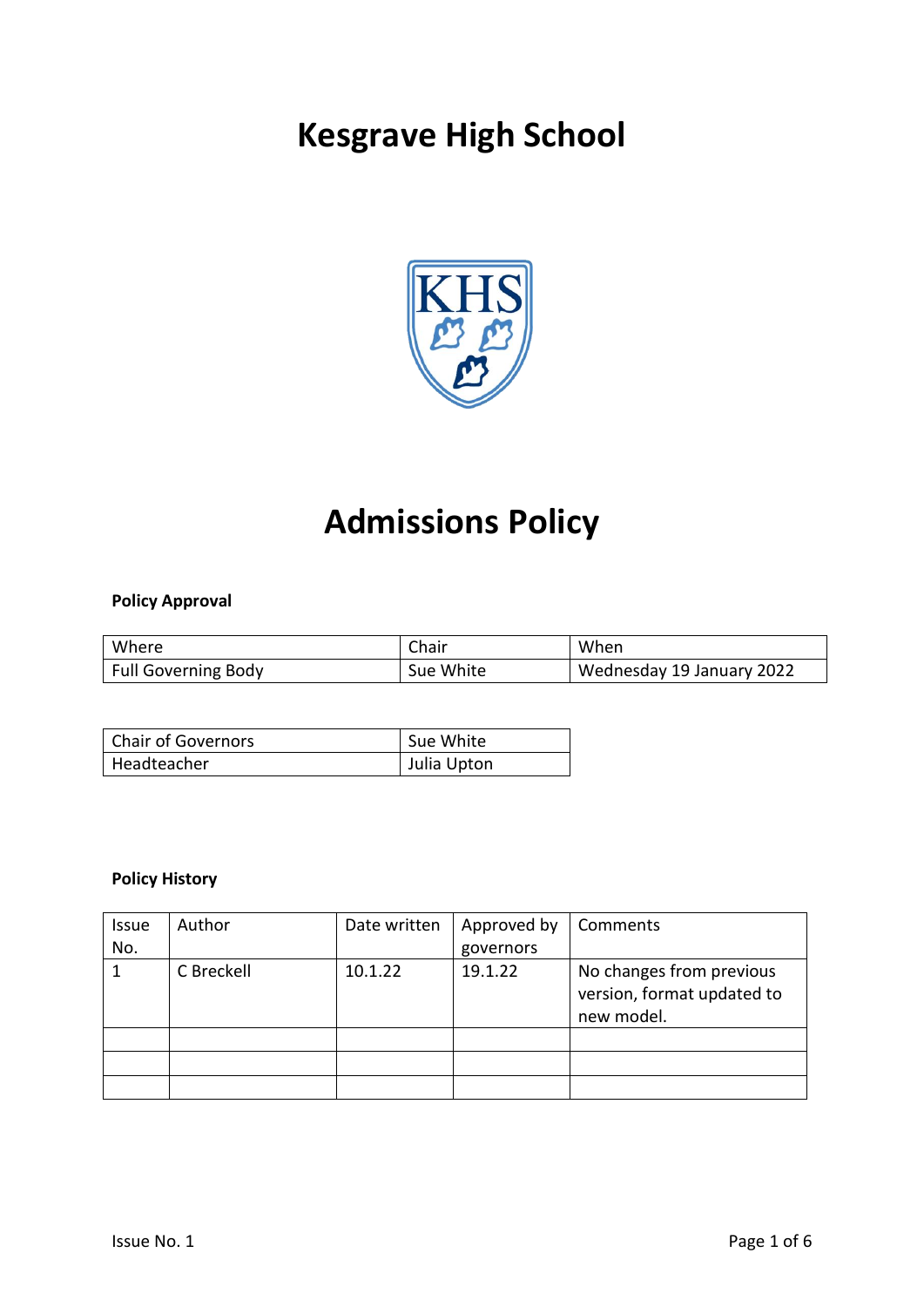## **Admissions Policy (not including the Sixth Form)**

### **Introduction**

Kesgrave High School participates in the Local Authority coordinated scheme and all deadlines within the Local Authority scheme should be adhered to by applicants.

Parents should note that for Suffolk Secondary Schools there is no automatic right to a place at the local school. It is essential that application forms are completed and returned by the deadline date. If you make an application for a school which is not your local school and, subsequently, are not allocated a place, there is no guarantee that secondary education will be available for your child at the local school.

Please note that this policy does not apply to sixth form admissions: please see our separate sixth form policy.

### **Procedures for admission**

The Governing Body, as the Admissions Authority for the School, has agreed that the Published Admissions Number (the maximum number of children to be admitted in any year) is 308. The School will decide its own admissions and will communicate all admission decisions to parents.

Procedures for applying to Kesgrave High School are explained in the publication Admission to Schools in Suffolk. Parents should make themselves familiar with this information and take particular note of the definitions provided, dates and deadlines, which apply to Kesgrave High School admission arrangements unless stated otherwise in this document.

Applications must be made using the Suffolk Common Application Form, which is available from Suffolk County Council on 0345 600 0981or Kesgrave High School.

The deadline for ordinary Year 7 admissions is 31<sup>st</sup> October

## **Definitions and Details:**

#### **Priority Admission Area – 'catchment' area**

Our priority admission area is our **Catchment Area.** Living within a school's catchment area is no longer an absolute guarantee that a place is available at your catchment school. You can obtain a catchment area map for a school from [www.suffolk.gov.uk/catchmentmaps](http://www.suffolk.gov.uk/catchmentmaps) or from the Admissions Team at 0345 600 0981,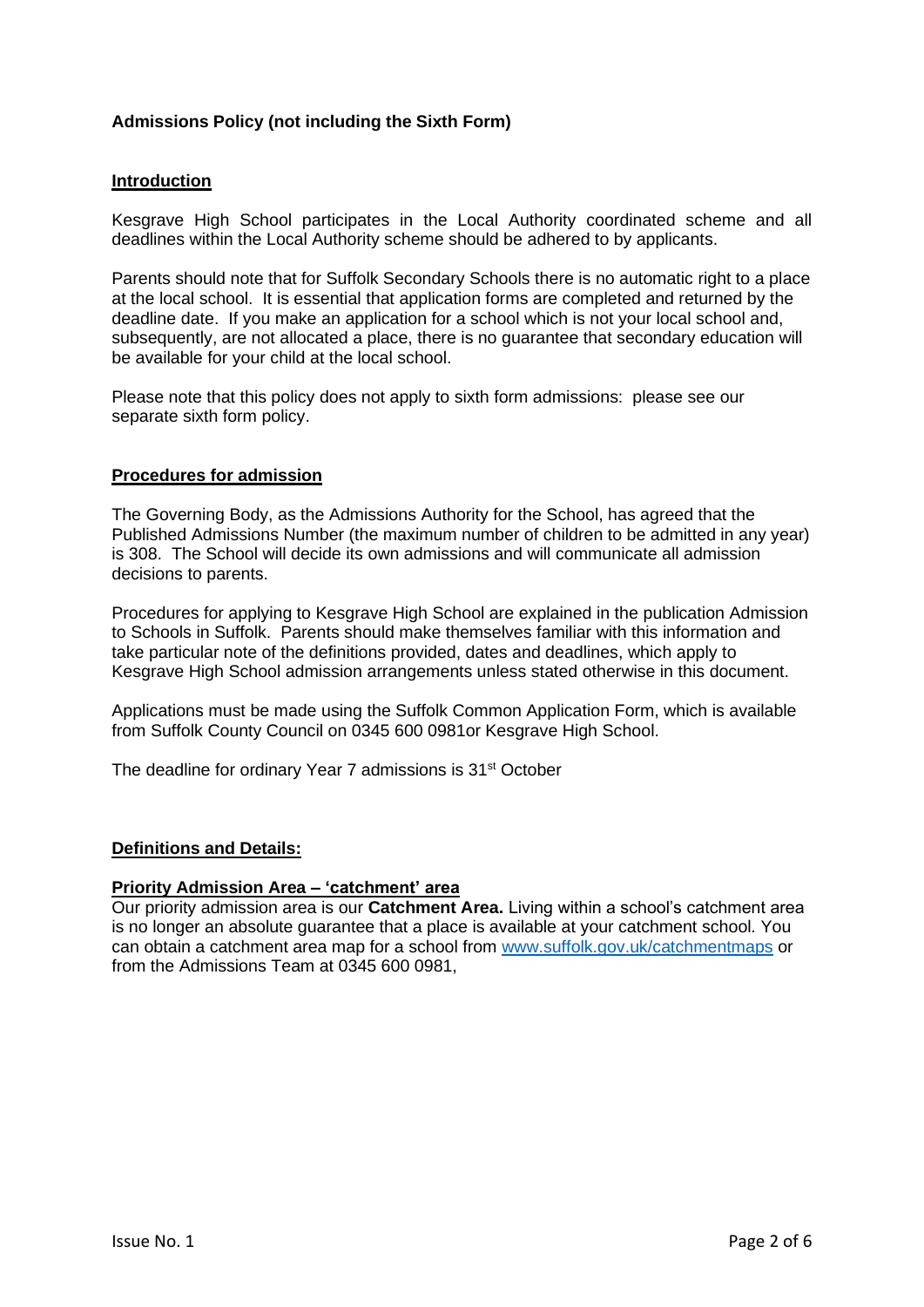## **Sibling**

By sibling we mean:

Children living at the same address who have one or both natural parents in common Children living at the same address who are related by a parent's marriage Children living at the same address whose parents are living as partners at this address

We do not include 'cousins' within our definition of sibling.

## **Partner Primary Schools**

Our nine Partner Primary Schools are:

- Bealings
- Martlesham: Birchwood Primary
- Bucklesham
- Kesgrave: Cedarwood Primary
- Martlesham: Gorseland Primary
- Kesgrave: Heath Primary
- Martlesham Primary
- Nacton CEVAP
- Waldringfield Primary

#### **Admissions oversubscription criteria**

If the number of applications for Kesgrave High School is greater than our 308 PAN, we use our admissions oversubscription criteria to decide who gets a place.

### **Children who have an Education Health and Care Plan which names the school must by law be offered a place at that school.**

The following admissions oversubscription criteria show the order of priority for places at Kesgrave High School. For entry year applications, these criteria will be applied according to the circumstances existing at the specified closing date.

- 1 **Children in Public Care**  Looked After Children and previously Looked After Children, (children who were looked after, but ceased to be so because they were adopted or became subject to a child arrangements order or special guardianship order, immediately following having been looked after) For further guidance please see the School Admissions Code, paragraph 1.7
- 2 **Children of staff at the school.** The school will give priority in their oversubscription criteria to children of staff in either or both of the following circumstances: a) where the member of staff has been employed at the school for two or more years at the time at which the application for admission to the school is made, and/or b) the member of staff is recruited to fill a vacant post for which there is a skill shortage.

Staff using this criteria to apply for a school place for their child must complete the appropriate Supplementary Information Form found on the school website.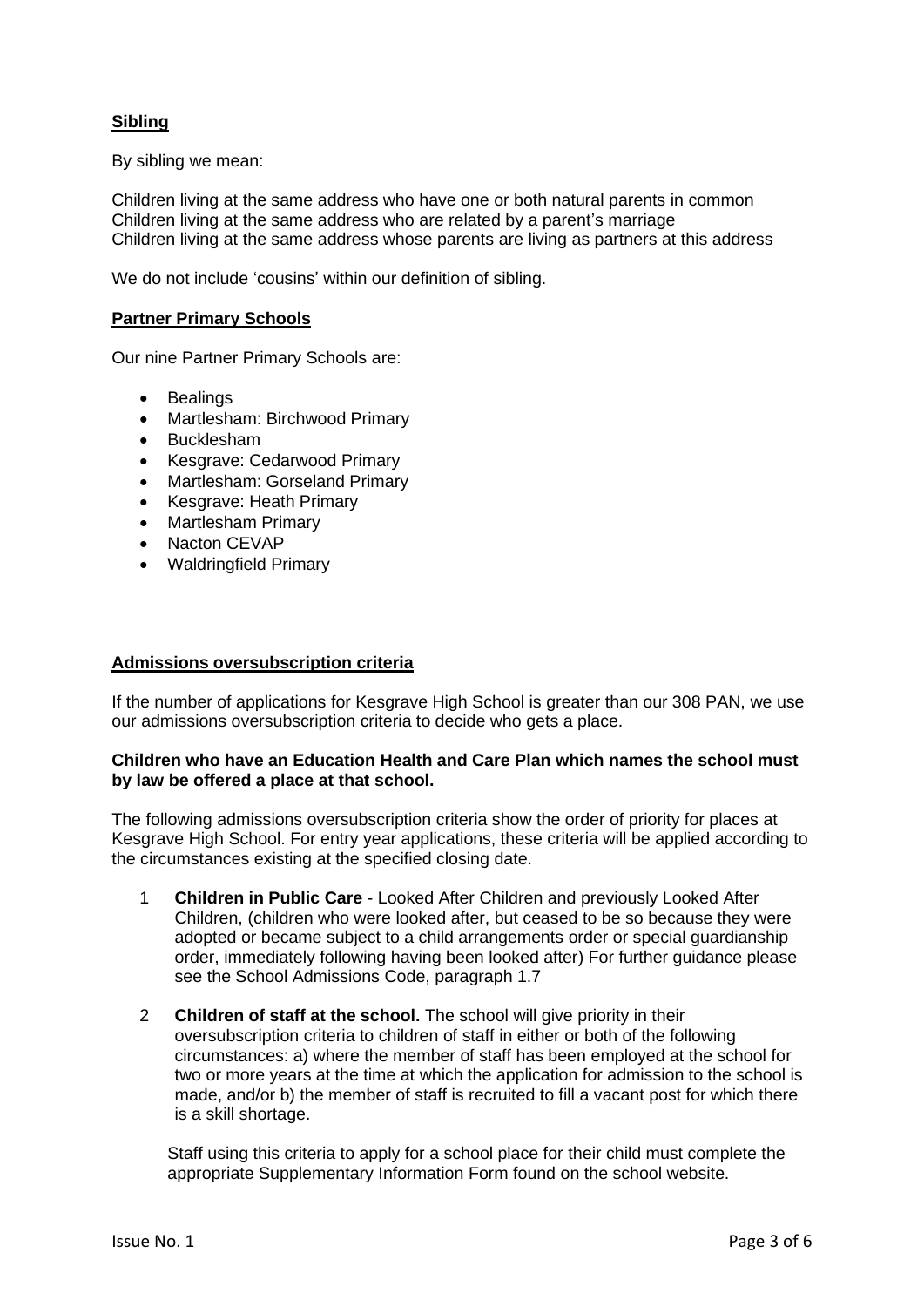- 3 Children who are **ordinarily resident in the catchment area**. Places will be allocated in the following priority order:
	- a) Children with a brother or sister (**sibling**) attending Kesgrave High School at the time of application with a reasonable expectation they will be attending at the start of the new school year. Attendance at Kesgrave High School will include attendance at the Sixth Form.
	- b) Children who live **nearest to the school**, using a straight-line distance.
- 4 Children attending one of the **named partner primary schools**
- 5 Applications from children who **do not normally reside within the catchment** will be considered if there are still places available and will be determined by the following criteria:
	- a) Children with a brother or sister (**sibling**) attending Kesgrave High School at the time of application with a reasonable expectation they will be attending at the start of the new school year. Attendance at Kesgrave High School will include attendance at the Sixth Form.
	- b) The proximity criteria described below in 'Tie-Breaker'.

### **Tie-breaker**

In the event of oversubscription in any category above, priority will be determined by the proximity of the child's home to Kesgrave High School using a straight-line distance. Priority will be given to the applicant who lives nearest the school according to the following:

All straight line distances are calculated electronically by Suffolk County Council using data provided jointly by the Post Office and Ordnance Survey. The data plots the co-ordinates of each property and provides the address-point between which the straight line distance is measured and reported to three decimal places. Where there is more than one home within a single building (for example apartments) we will measure to a single point within that building irrespective of where those homes are located.

If after applying the distance tie-breaker there are more applications than places available a further tie-breaker of random allocation by draw will be used for the applications from this block. This would be drawn by someone independent of the school as required in the School Admissions Code.

## **Home Address**

As part of the tie-breaker process proof of residence such as a lease agreement may be required by the co-ordinated scheme. The offer of a place may be withdrawn if proof of residency is not met. The School will check allegations of false addresses or other false information given on the Application Form and will withdraw offers of places if the details are found to be deliberately false or misleading.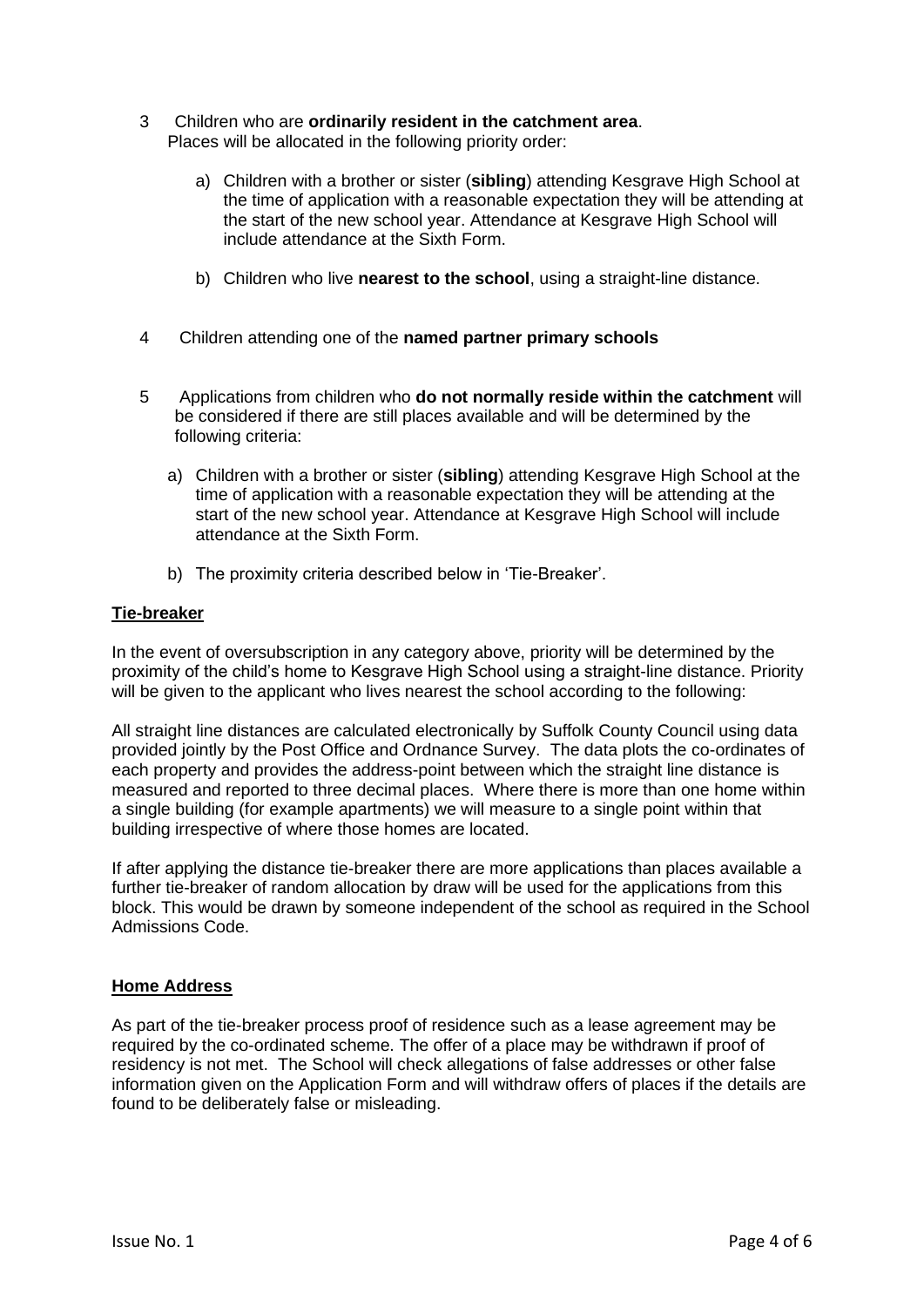**Ordinarily resident** – By ordinarily resident we mean the place where your child usually lives. We consider this to be where they sleep overnight. We may need proof of this address. If you use another address to give the impression that your child lives at a different address to where they are ordinarily resident, such as a second home or a grandparent's address, so that you have a higher priority for a place at that school; we consider this to be a fraudulent application. Where a child lives at two or more addresses, each for part of the week, the address at which the child is ordinarily resident will be considered to be the address that the child lives at for most of the week (excluding weekends and school holidays). Separate evidence in writing from each parent must be provided to confirm the child's living arrangements at the time of application.

In cases where the child spends an equal proportion of the school week at two or more different addresses, evidence of which is to be considered the main contact address will be required to support the application. Agreement in writing by the parents will be required to state which address is to be used as the ordinarily resident address. This address will then be used when processing all school preferences expressed. It is not acceptable to use one address for one school preference and another address for another school preference.

If we are aware of a parental dispute affecting the application, we may not be able to deal with the application and you may need to seek independent legal advice in order to resolve the matter.

## **Waiting Lists**

Under the co-ordinated scheme the Local Authority will maintain a waiting list of all those unsuccessful in their initial application until the end of the first full week of the Spring term. The school will continue to maintain a waiting list for subsequent terms.

Names are placed on the waiting list in the priority order set out in our admissions oversubscription criteria. The order of children on a waiting list does not remain static – as circumstances change a child's place on the waiting list can go up or down, for example, due to withdrawals or additional applications. If you change your address while your child is on a waiting list you must let us know. Please be aware that this may change your child's position on the waiting list, particularly if you move into or out of the school's catchment area. Having your child's name on a waiting list will not affect your right to appeal for a school place in any of the schools you have applied for. If a place becomes available, we will offer it to children on the waiting list in priority order. We do not offer places on the basis of the date on which names were placed on the list.

We also maintain waiting lists for all 'full' year groups.

At the end of the summer term all those still on the waiting list will be contacted to confirm whether they wish to remain on the list for the next academic year. Failure to respond before the beginning of the Autumn Term will result in their removal from the waiting list.

#### **Multiple births**

The School's policy is not to separate multiple births. In the event that one child secures a place at the School, the School will accommodate this multiple birth sibling/s.